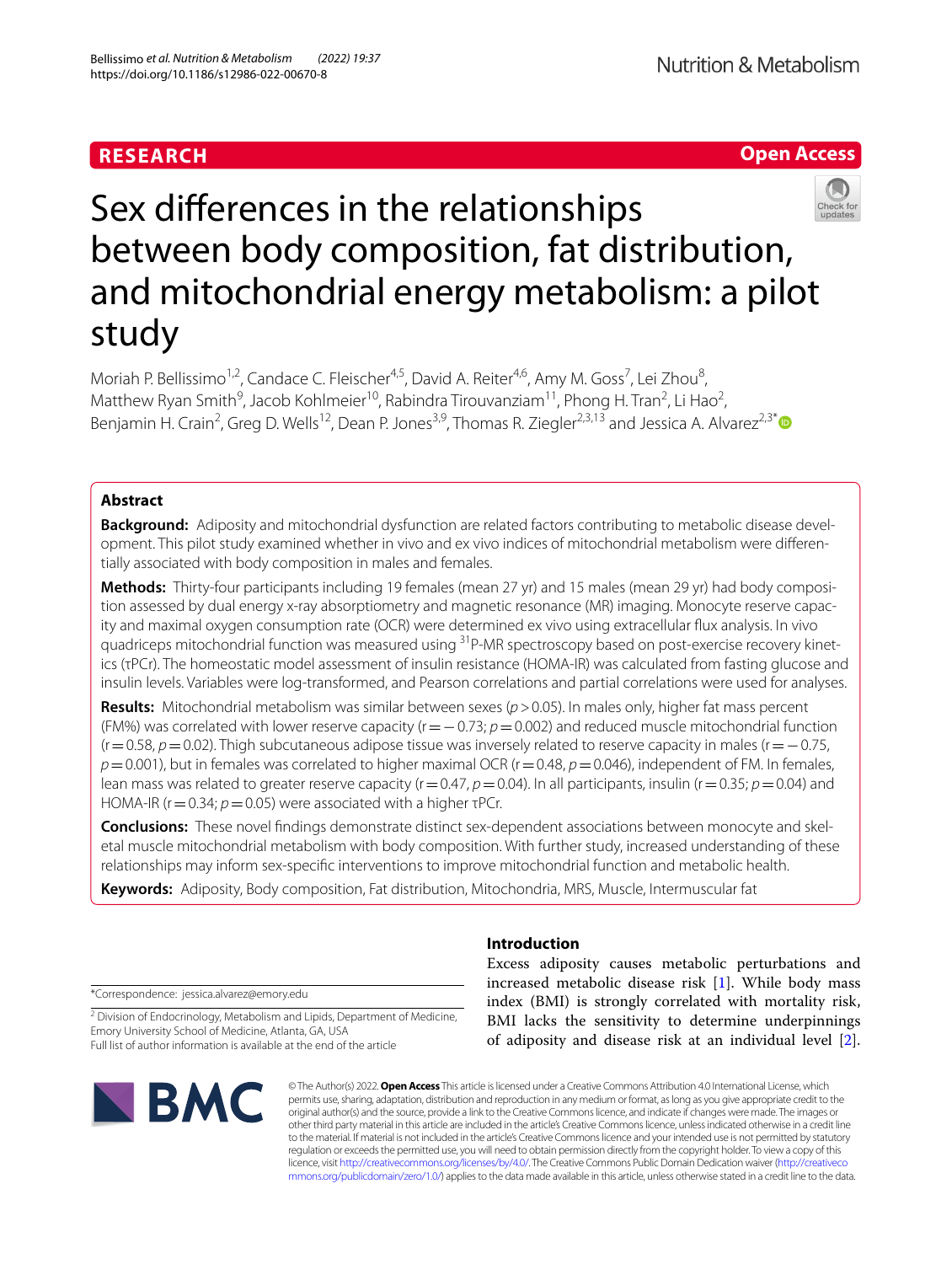Rather, assessment of body composition, including fat distribution, conveys information specifc to components of body weight (lean, fat, and bone mass), fat partitioning patterns, and how these factors uniquely infuence disease risk. Both epidemiologic and clinical evidence demonstrate that location of fat deposition impacts an individual's health and disease risk. For example, accumulation of fat in the abdominal area, a predominant fat pattern in males, is closely linked to insulin resistance and cardiometabolic disease [\[3](#page-9-2)]. In contrast, fat stored in the gluteal-femoral region, a fat pattern predominantly observed in females, is associated with protection against metabolic diseases  $[4]$  $[4]$ . The underlying mechanisms linking these sexual dimorphisms of fat storage location to diferences in disease risk is largely unexplored.

Mitochondrial activity and function may infuence sex diferences in disease occurrence [[5](#page-9-4), [6\]](#page-9-5). Mitochondria are integral for both cellular energy metabolism and disease progression, and research suggests that mitochondrial processes difer in males and females [\[5](#page-9-4)]. Diseases linked to impaired mitochondrial metabolism and decreased energy production include cardiometabolic and neurodegenerative diseases, as well as diseases of aging [\[5,](#page-9-4) [7](#page-9-6)[–9](#page-9-7)]. Mitochondrial dysfunction promotes disease processes through increased production of oxidant species, fostering a pro-infammatory cellular environment, and results in macromolecular damage [\[10](#page-9-8)]. Oxidative phosphorylation serves as a fundamental measure of mitochondrial energy metabolism and can be assessed using in vivo and ex vivo techniques  $[11-13]$  $[11-13]$ . Monitoring mitochondrial function could be an early indicator of disease before classic clinical symptoms are detected.

Alterations in mitochondrial function linked to excess adiposity have been documented  $[10, 14]$  $[10, 14]$  $[10, 14]$  $[10, 14]$  $[10, 14]$ ; however, few studies have investigated the role of body composition and fat distribution with mitochondrial metabolism [[15,](#page-9-12) [16\]](#page-9-13). Also, while lower body fat deposition patterns are linked to reduced disease risk [[4\]](#page-9-3), no study has investigated if fat location is related to mitochondrial metabolism. Most studies only investigate a single tissue assessment of mitochondrial respiration related to disease. Additionally, there is a lack of research investigating whether body composition is diferentially related to mitochondrial function by sex, and if fat distribution is related to mitochondrial function to a greater extent than whole body adiposity [[15–](#page-9-12)[21](#page-9-14)].

One of the challenges in nutritional research is the collection of relevant tissues to assess mitochondrial function in living subjects, as tissue biopsies are often highly invasive. However, recent advances in assessing mitochondrial function in platelets and circulating peripheral blood mononuclear cells have shown promise as metabolic biosensors to assess systemic mitochondrial perturbations  $[21, 22]$  $[21, 22]$  $[21, 22]$ . This pilot study sought to determine the inter-relationships between body composition and fat distribution and in vivo and ex vivo indices of mitochondrial oxidative phosphorylation (energy metabolism) in a cohort of adults and whether these relationships difered by sex. To provide a clinically relevant context, a secondary aim was to test for associations between mitochondrial metabolism and clinical biomarkers.

## **Methods**

#### **Population and study design**

This pilot, cross-sectional study included 34 healthy adults with no reported illnesses. Adults with a selfreported BMI within the normal weight, overweight, or obese BMI categories were recruited using flyers and by word of mouth. To be enrolled, participants had to be 18 years of age or older, have independent ambulatory status, and no hospitalization within the previous year. Adults were excluded from the study if they reported a diagnosis of a chronic metabolic, infectious, respiratory, malignant (other than localized basal cell skin cancer), pro-inflammatory, or auto-immune disease;  $\text{BMI} \geq 35$ ; medications affecting body composition; > 10% body weight loss in the last six months; currently pregnant or lactating; a limb amputation; permanent metal implants or internal metal; muscle pain preventing participation in study procedures; or a history of drug or alcohol abuse. The study was approved by the Emory University Institutional Review Board (IRB), and all participants read and signed an IRB-approved consent form prior to enrollment. Following an overnight fast  $(\geq 10 \text{ h})$ , subjects reported to the Emory University Hospital Clinical Research Unit. Fasting was confrmed prior to initiating study procedures.

#### **Body composition and fat distribution**

A total body scan was conducted on all subjects using dual energy x-ray absorptiometry (DXA, GE Lunar iDXA, GE Healthcare, Madison, WI, USA), and visceral adipose tissue (VAT) was measured using CoreScan™ software. Height and weight were measured without shoes using a manual stadiometer and electronic scale, respectively.

Mid-thigh tissue area was assessed from an axial T1-weighted magnetic resonance (MR) image collected using a 3.0-Tesla (3 T) Siemens MAGNETOM PrismaFIT whole body magnetic resonance imaging (MRI) scanner (Siemens Medical Solutions, Erlangen, Germany). The center image used for thigh composition analysis (3 mm thickness) was acquired from the midpoint of the patella and hip. All scans were analyzed individually using sliceOmatic image analysis software (version 5.0, Tomo-Vision, Quebec, Canada) to obtain thigh subcutaneous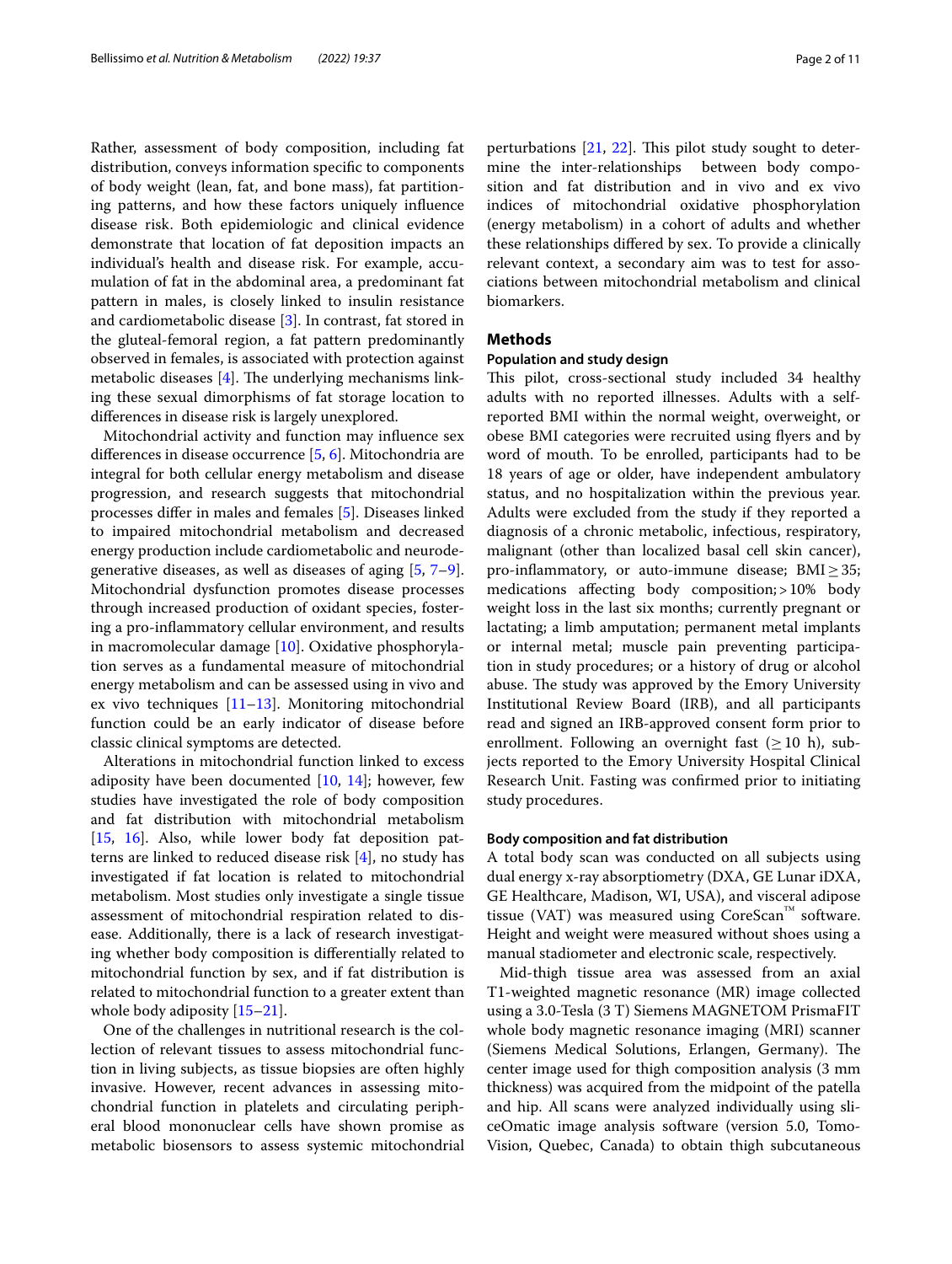adipose tissue (thigh SAT), intermuscular adipose tissue (thigh IMAT), and total muscle area  $[23]$  $[23]$ .

#### **Ex vivo monocyte mitochondrial function**

Fasted peripheral blood draws were performed, and 12 mL whole blood was collected in EDTA tubes for isolation of monocytes following treatment with a RosetteSep™ Human Monocyte Enrichment Cocktail (STEMCELL Technologies Canada Inc, Vancouver, British Columbia, Canada). An 8-well Seahorse Bioscience XFp extracellular fux analyzer (Agilent Technologies, Santa Clara, CA) was used for real-time measurement of mitochondrial respiration. Each 8-well microplate was prepared the day prior to testing, and each well was coated with Cell-Tak. Isolated monocytes were plated at 200,000 cells/well in XF Base Medium with 5.5 mM glucose, 1 mM pyruvate, and 4 mM glutamine. Monocytes from each individual participant were plated in triplicate  $(n=3$  technical replicates per individual). After seeding cells, the microplates were centrifuged at 300 g for 1 min. Prior to testing, all sensor cartridges passed oxygen consumption rate (OCR, pmol/min) quality control tests. The Mito Stress Test Kit (Agilent Technologies, Inc., Santa Clara, CA), which applies a sequence of inhibitors and uncouplers in oxidative phosphorylation, was used to assess cellular respiration [[13\]](#page-9-10). Evaluation of mitochondrial respiration (mitochondrial function) included initial measurement of basal OCR, followed sequentially by the addition of oligomycin (2.0 µM, an ATP synthase inhibitor), carbonyl cyanide-4 (trifuoromethoxy) phenylhydrazone (FCCP,  $0.5 \mu M$ , an uncoupling agent), and lastly by rotenone and antimycin A  $(0.5 \mu M,$  complex I and complex III inhibitors, respectively). Data from replicate wells per subject were averaged. Maximal OCR was assessed after the addition of FCCP, and reserve capacity was calculated as the diference between maximal OCR and basal OCR and applied as a measure of the cells' ability to respond to an increase in energy demand, with higher values indicating better mitochondrial function.

#### **In vivo skeletal muscle mitochondrial function**

In vivo measurements of phosphorus-containing metabolites were acquired using <sup>31</sup>P-magnetic resonance spectroscopy  $(^{31}P-MRS)$  of the quadriceps muscles. Within 1 h prior to the 31P-MRS measurement, each subject was provided a meal (Additional fle [1:](#page-8-0) Table S1) and practiced the standardized exercise (described below) on their dominant leg outside of the MR scanner. All MR measurements were performed on a Siemens MAGNETOM PrismaFIT 3 T whole body MR scanner (Siemens Medical Solutions, Erlangen, Germany). Participants were positioned in the scanner bore feet frst and supine with a leg rest pillow under their knees (Newmatic Medical,

Caledonia, MI). A dual-tuned hydrogen-phosphorous  $(^1H<sup>-31</sup>P)$  flexible surface coil (RAPID MR International, LLC, Columbus, OH) was tightly secured to the participants' non-dominant leg at the midpoint of their quadriceps. The participants' thighs and hips were secured on the bed of the MR scanner with straps to focus the exercise to the quadriceps muscles. In the MR scanner, participants listened to a recording and knee extension exercises were performed when prompted by a metronome for one minute while wearing non-magnetic ankle weights corresponding to 12% of their DXA-measured lean mass. MRS was acquired continuously from the thigh during rest (1 min), exercise (1 min), and recovery (8 min) using a non-localized free induction decay sequence (TR=1 s; TE=0.22 ms; 6 averages;  $90^\circ$  flip angle; 1024 complex data points; 2000 Hz bandwidth) and adiabatic half passage (AHP) excitation pulses. Prior to acquisition of dynamic MRS, a fully relaxed, unsaturated spectrum was acquired with the same parameters except with  $TR = 15$  s. Spectra were analyzed with jMRUI version 5.2 [\[24](#page-9-17)] using the advanced method for accurate, robust, and efficient spectral fitting  $(AMARES)$  [\[25](#page-9-18)] in the time domain after applying a 5 Hz Lorenztian apodization filter. The phosphocreatine  $(PCr)$  recovery time constant (τ) was calculated from spectra acquired during the time-period after the cessation of exercise with a monoexponential ft using MATLAB (R2017b, Mathworks, Natick MA). This time constant represents the inverse of in vivo maximum oxidative ATP synthesis, where smaller values of τPCr refect greater ATP synthesis (i.e., a shorter time to recovery). Initial PCr concentration at rest was estimated from the fully relaxed  $31P-MR$ spectrum by normalizing the PCr peak area by the total γ-ATP peak area, under the assumption that ATP concentration is 5.5 mmol/kg wet weight at rest [\[26\]](#page-9-19). ATP maximal production rate (ATPmax) was calculated as the initial concentration of PCr at rest divided by τPCr [[27\]](#page-9-20), where higher values indicate higher rates of ATP production.

## **Clinical measures**

Fasting serum glucose and insulin were measured in the University of Alabama at Birmingham Metabolism Core. Serum glucose levels were assessed using a glucose oxidase assay on a Stanbio Sirus automated analyzer (Stanbio Laboratory, Boerne, TX, USA). Serum insulin was measured by immunofuorescence on a TOSOH AIA-II analyzer (TOSOH Corp., South San Francisco, CA, USA; intra-assay CV of 1.5% and interassay CV of 4.4%). The homeostatic model assessment of insulin resistance (HOMA-IR) was calculated as glucose mg/dL x insulin  $Uu/mL \div 405$  [[28\]](#page-9-21).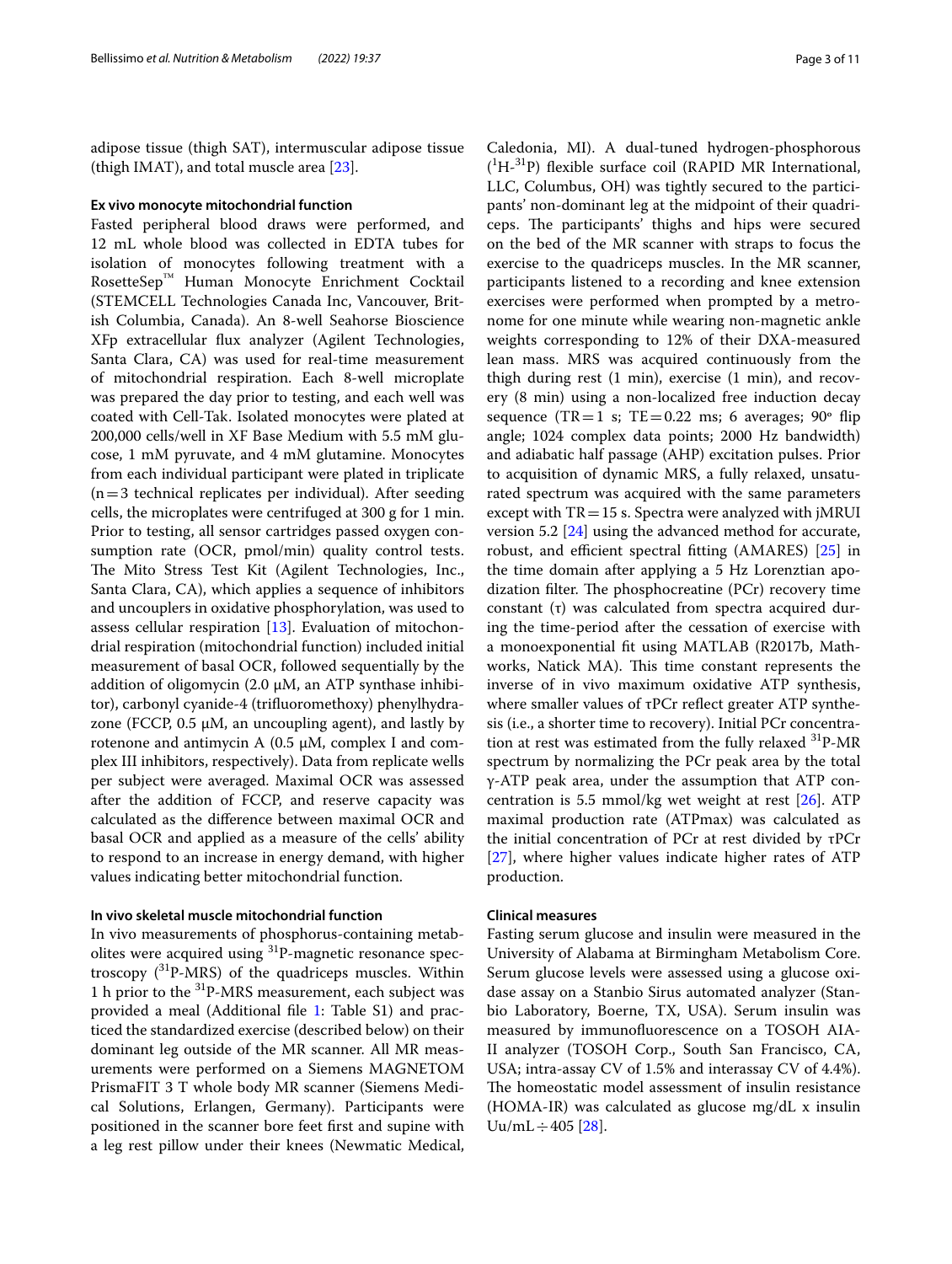#### **Physical activity**

All participants reported physical activity levels by completing the long form of the international physical activity questionnaire (IPAQ). Collected data was summed by domain and intensity, then converted to MET-minutes per week for walking (MET 3.3), moderate-intensity (MET 4.0), and vigorous-intensity activity (MET 8.0). MET values utilized were based on average MET values for activity intensities and the IPAQ Reliability Study [[29\]](#page-9-22). Participants were categorized as having high, moderate, or low levels of activity according to the guidelines for analyzing IPAQ data [\[29\]](#page-9-22).

#### **Statistical analyses**

Descriptive statistics for all variables are presented as mean±standard deviation or counts and proportions for categorical variables. A Fisher's exact test was used to test for diferences in race distribution by sex, and a Student's t-tests was used to investigate diferences in age by sex. Mitochondrial energy metabolism variables and body composition variables were log transformed for analyses and back transformed for data presentation as geometric mean and 95% confdence interval. Prior to log transformation, median group values were imputed for two subjects with missing data for monocyte mitochondrial respiration. Student's T-tests were used to examine differences in mitochondrial metabolism and body composition parameters between males and females. To test if sex moderated the relationships between body composition, fat distribution, and mitochondrial function, separate linear models were used with mitochondrial function as the outcome and a product term between sex and the

#### <span id="page-3-0"></span>**Table 1** Demographic characteristics of the cohort

body composition variable of interest. A similar approach was used to assess an interaction with race. Pearson correlations were used to test for associations between body composition and skeletal muscle (τPCr, ATPmax) and monocyte mitochondrial metabolism (maximal OCR, reserve capacity) measures. Partial Pearson correlations determined associations between VAT and thigh SAT after controlling for fat mass with skeletal muscle and monocyte mitochondrial metabolism variables. Partial Pearson correlations were also used to evaluate associations between thigh IMAT and mitochondrial respiration variables, additionally controlling for thigh muscle area. To address the secondary aim, Pearson correlations were used to examine relationships between clinical biomarkers with measures of mitochondrial metabolism. All statistical analyses were performed in JMP Pro software version 15 (SAS Institute Inc, Cary, NC, USA).

### **Results**

Demographic and clinical characteristics for all participants ( $N=34$ ) and by sex are presented in Table [1.](#page-3-0) The study cohort was predominantly comprised of Caucasians, with 19 females and 15 males. The mean age was  $27.9$  years (range  $18-36$ ). There was a significant difference in distribution of race between males and females  $(p=0.03)$ , and age  $(p=0.18)$  and BMI  $(p=0.24)$  were similar between males and females. Fasting serum glucose, insulin, and HOMA-IR levels were similar between males and females  $(p>0.05)$ , and average values were within normal ranges. There were no differences between males and females for self-reported levels of physical

|                                 | <b>All Subjects</b> | <b>Females</b> | <b>Males</b>                   | p value |
|---------------------------------|---------------------|----------------|--------------------------------|---------|
|                                 | $N = 34$            | $n = 19$       | $n = 15$                       |         |
| Race, n (%)                     |                     |                |                                | 0.03    |
| Caucasian                       | 20(59)              | 13(68)         | 7(47)                          |         |
| Asian                           | 11(32)              | 3(16)          | 8(53)                          |         |
| African American                | 3(9)                | 3(16)          | $\qquad \qquad \longleftarrow$ |         |
| Age (y)                         | $27.9 \pm 5.0$      | $26.8 \pm 4.7$ | $29.1 \pm 5.0$                 | 0.18    |
| $BMl$ (kg/m <sup>2</sup> )      | $24.7 \pm 4.0$      | $25.6 \pm 4.1$ | $24.0 \pm 3.8$                 | 0.24    |
| Fasting serum glucose (mg/dL)   | $90.6 \pm 8.0$      | $88.6 \pm 5.9$ | $93.1 \pm 9.6$                 | 0.11    |
| Fasting serum insulin (Uu/mL)   | $6.0 \pm 4.0$       | $5.8 \pm 3.3$  | $6.4 \pm 4.7$                  | 0.66    |
| HOMA-IR                         | $1.4 \pm 1.0$       | $1.3 \pm 0.7$  | $1.5 \pm 1.3$                  | 0.47    |
| Physical activity levels, n (%) |                     |                |                                | 0.97    |
| Low                             | 4(12)               | 2(11)          | 2(13)                          |         |
| Moderate                        | 14(41)              | 8(42)          | 6(40)                          |         |
| High                            | 16(47)              | 9(47)          | 7(47)                          |         |

Data are presented as n (%) or mean  $\pm$  SD

BMI, body mass index; HOMA-IR, homeostatic model assessment of insulin resistance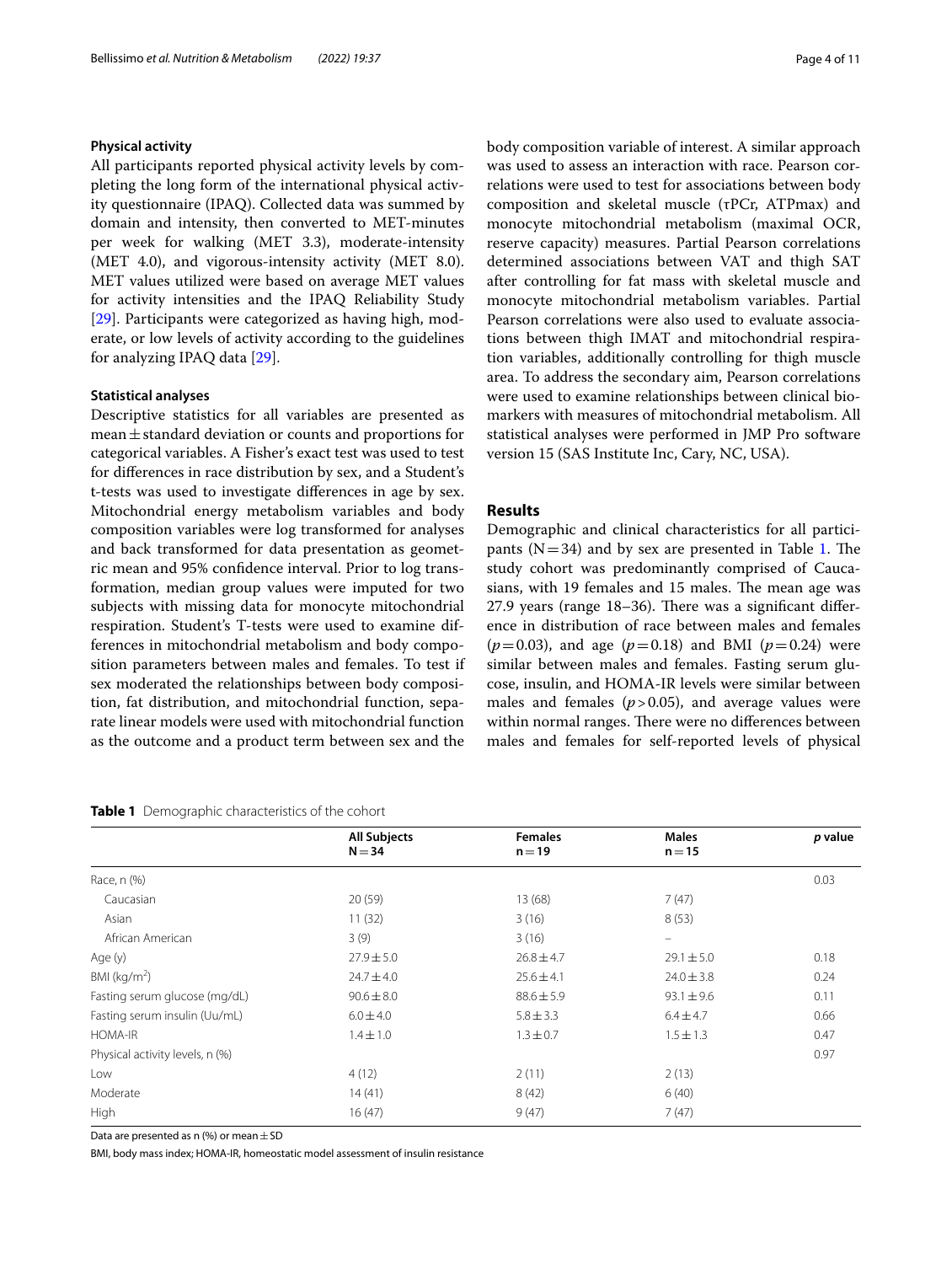activity  $(p=0.97)$ , and most participants reported high (47%) or moderate (41%) activity levels.

Body composition measures are shown in Table [2](#page-4-0). Females had higher fat mass percent and thigh fat compared to males, and males had higher lean mass and VAT. Descriptive variables from the ex vivo and in vivo assessments of oxidative phosphorylation are also shown in Table [2,](#page-4-0) with no diferences found between males and females ( $p > 0.05$ ). After adjusting for body weight, mitochondrial function measures remained similar between males and females. Mitochondrial metabolism measures also did not differ by race  $(p > 0.05)$ .

## **Correlations between body composition and ex vivo monocyte mitochondrial metabolism**

Associations of monocyte mitochondrial function and body composition are shown in Table [3](#page-5-0). Results were similar for reserve capacity and maximal respiration, so only reserve capacity results are shown with maxi-mal respiration analyses shown in Additional file [1](#page-8-0): Table S2. In the full cohort, only fat mass percent was inversely related to reserve capacity  $(r=-0.43,$  $p=0.01$ ). There were trends towards significant interactions in the relationships between sex and reserve

capacity with body composition measures including fat mass ( $p=0.08$ ), lean mass ( $p=0.06$ ), total muscle  $(p=0.05)$ , thigh SAT  $(p=0.01)$ . In females, lean mass and thigh muscle were signifcantly, positively related to monocyte reserve capacity  $(r=0.47, p=0.04$  and  $r=0.47$ ,  $p=0.04$ , respectively) and there were no signifcant correlations with measures of adiposity. In male participants only, fat mass percent  $(r=-0.73)$ , *p*=0.002), fat mass (r = −0.72, *p* = 0.003), and thigh SAT ( $r=-0.75$ ,  $p=0.001$ ) were inversely related to reserve capacity. The differential relationships between fat mass percent and reserve capacity for males and females are depicted in Fig. [1](#page-5-1)A. In post-hoc linear regression analyses with additional adjustment for physical activity levels, the relationships between fat mass percent, fat mass, thigh muscle, and thigh SAT with reserve capacity remained (all  $p < 0.05$ ), suggesting these reported relationships are independent of physical activity.

In analyses of fat distribution variables adjusting for total fat mass, thigh SAT was positively correlated with maximal OCR (Fig. [1](#page-5-1)B,  $r=0.48$ ,  $p=0.046$ ) in females only. Among males, the relationship between reserve capacity with thigh SAT was not statistically signifcant

<span id="page-4-0"></span>**Table 2** Descriptive statistics for body composition, thigh composition, and mitochondrial metabolism parameters

|                                              | All subjects      | <b>Females</b>       | <b>Males</b>           |  |
|----------------------------------------------|-------------------|----------------------|------------------------|--|
|                                              | $N = 34$          | $n = 19$             | $n = 15$               |  |
| Body composition and thigh composition       |                   |                      |                        |  |
| Total body weight (kg)                       | $72.3 \pm 14.0$   | $67.3 \pm 12.1$      | $78.5 \pm 14.2*$       |  |
| Fat mass (kg)                                | $20.7 + 8.9$      | 20.1 (16.7, 24.1)    | 17.4 (13.0, 23.4)      |  |
| Percent fat mass (%)                         | $28.0 \pm 8.5$    | 30.2 (26.7, 34.1)    | 22.5 (18.1, 28.0)*     |  |
| Lean mass (kg)                               | $48.8 \pm 8.7$    | 42.9 (40.2, 45.9)    | 55.5 (52.6, 58.5)**    |  |
| VAT (kg)                                     | $0.36 \pm 0.43$   | 0.16(0.08, 0.25)     | $0.53$ (0.30, 0.80)**  |  |
| Thigh skeletal muscle ( $cm2$ )              | $137.0 \pm 26.7$  | 121.8 (113.8, 130.3) | 152.7 (138.9, 168.0)** |  |
| Thigh SAT $(cm^2)$                           | $60.9 \pm 30.5$   | 70 (57.6, 85.1)      | 37.4 (27.5, 50.9)**    |  |
| Thigh IMAT $(cm^2)$                          | $1.2 \pm 1.7$     | 0.65(0.42, 1.01)     | 0.78(0.45, 1.36)       |  |
| Monocyte mitochondrial metabolism parameters |                   |                      |                        |  |
| Basal (pmol/min) <sup>§</sup>                | $93.9 \pm 36.5$   | 94.0 (76.8, 115.2)   | 93.7 (76.9, 114.3)     |  |
| ATP-linked (pmol/min)                        | $75.1 \pm 26.1$   | 73.8 (60.7, 89.7)    | 76.5 (64.1, 91.3)      |  |
| Maximal OCR (pmol/min)                       | $222.9 \pm 101.4$ | 212.3 (167.6, 268.8) | 237.2 (188.6, 298.4)   |  |
| Reserve capacity (pmol/min)                  | $123.5 \pm 70.8$  | 111.6 (82.7, 150.6)  | 140.4 (106.6, 184.9)   |  |
| Muscular mitochondrial metabolism parameters |                   |                      |                        |  |
| Skeletal muscle τPCr (s)                     | $32.0 \pm 12.3$   | 29.5 (24.7, 35.3)    | 35.5 (28.7, 44)        |  |
| ATP maximum (mMolal/s)                       | $0.60 \pm 0.24$   | 0.65(0.56, 0.76)     | 0.54(0.42, 0.70)       |  |
| Initial PCr (mMolal)                         | $19.5 \pm 2.7$    | $19.5 \pm 2.6$       | $19.5 \pm 2.8$         |  |
| PCr depletion (%)                            | $35.2 \pm 10.1$   | $33.1 \pm 8.9$       | $37.9 \pm 11.3$        |  |

Data are presented as mean  $\pm$  SD or geometric mean (95% confidence interval) for variables that were natural log transformed. \**p* < 0.05, \*\**p* < 0.01 for comparisons between males and females

 $^{\mathfrak{h}}$  n  $=$  32 for all subjects and n  $=$  17 for monocyte mitochondrial metabolism parameters in females

VAT, visceral adipose tissue; SAT, subcutaneous adipose tissue; PMAT, perimuscular adipose tissue; IMAT, intermuscular adipose tissue; OCR, oxygen consumption rate; ATP, adenosine triphosphate; PCr, phosphocreatine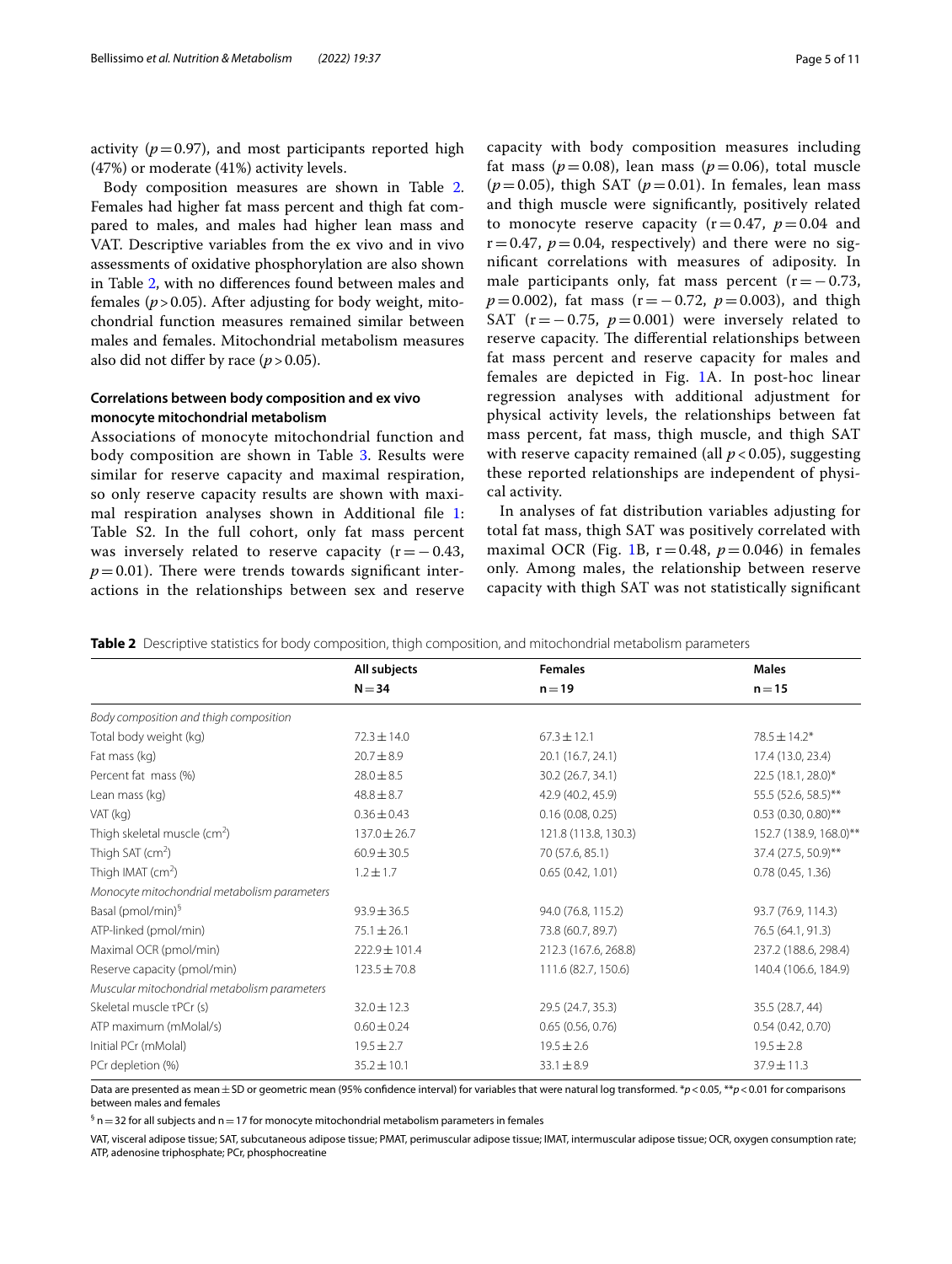#### <span id="page-5-0"></span>**Table 3** Associations between monocyte mitochondrial respiration and body composition

|                         | Fat mass (%) | Fat mass (kg) | Lean mass (kg) | VAT (kg) | Thigh<br>muscle<br>$\text{(cm}^2)$ | Thigh SAT $(cm2)$ | Thigh IMAT $(cm2)$ |
|-------------------------|--------------|---------------|----------------|----------|------------------------------------|-------------------|--------------------|
| All subjects $(n = 34)$ |              |               |                |          |                                    |                   |                    |
| Reserve Capacity        | $-0.43*$     | $-0.32$       | 0.32           | $-0.14$  | 0.27                               | $-0.29$           | $-0.17$            |
| Females $(n=19)$        |              |               |                |          |                                    |                   |                    |
| Reserve Capacity        | $-0.11$      | 0.06          | $0.47*$        | $-0.14$  | $0.47*$                            | 0.23              | $-0.02$            |
| Males ( $n = 15$ )      |              |               |                |          |                                    |                   |                    |
| Reserve Capacity        | $-0.73**$    | $-0.72**$     | $-0.25$        | $-0.48$  | $-0.16$                            | $-0.75**$         | $-0.49$            |

Bolded values indicate statistical signifcance

Correlation coefficient is shown.  $\pi p < 0.05$ ,  $\pi \times 0.01$ ,  $\pi p = 0.05$ 

Monocyte mitochondrial respiration measures are expressed as pmol of oxygen per minute

VAT, visceral adipose tissue; SAT, subcutaneous adipose tissue; IMAT, intermuscular adipose tissue



<span id="page-5-1"></span>after adjusting for total fat mass (Additional fle [1](#page-8-0): Table S3).

## **Correlations between body composition and in vivo skeletal muscle mitochondrial metabolism**

Associations between skeletal muscle mitochondrial function and body composition are shown in Table [4](#page-6-0). Results were similar for τPCr and ATPmax, so only τPCr fndings are presented with ATP max results shown in Additional file [1:](#page-8-0) Table S2. In all participants, measures of total, visceral, and ectopic adiposity were positively associated with  $\tau$ PCr, including fat mass percent ( $r=0.34$ ,  $p=0.05$ ), fat mass  $(r=0.40, p=0.02)$ , VAT  $(r=0.41, p=0.02)$ , and thigh IMAT ( $r=0.45$ ,  $p=0.008$ ). There was not evidence of a statistically signifcant interaction between sex and skeletal muscle mitochondrial function with body composition measures (*p*>0.05), however, analyses are also presented in a sex stratifed manner to mirror the ex vivo monocyte analyses. In females, total adiposity measures were not correlated to τPCr  $(p>0.05)$  and only thigh IMAT was positively associated with higher τPCr ( $r=0.53$ ,  $p=0.02$ ). In males, τPCr was signifcantly associated with total adiposity measures (all  $p < 0.05$ ). Relationships between fat mass percent and τPCr for male and female participants are shown in Fig. [2A](#page-6-1). In analyses of fat distribution variables adjusting for total fat mass, relationships between τPCr with VAT and thigh IMAT were no longer statistically sig-nificant (Additional file [1](#page-8-0): Table S3), although thigh SAT was inversely associated with  $\tau$ PCr (r=−0.38, *p*=0.03, Fig. [2B](#page-6-1)).

In post-hoc linear regression analyses with additional adjustment for physical activity levels, the signifcant relationships between fat mass percent, fat mass, VAT, and thigh IMAT remained in all participants (all  $p < 0.05$ ). In females, relationships of fat mass percent and fat mass with τPCr were slightly enhanced (ß=0.87±0.37, *p*=0.03 and  $0.53 \pm 0.25$ ,  $p = 0.05$ , respectively), while in males, relationships of fat mass with τPCr and ATP max  $(β=0.41±0.19,$  $p=0.05$  and  $-0.48\pm0.22$ ,  $p=0.05$ , respectively) were slightly attenuated after adjusting for activity level.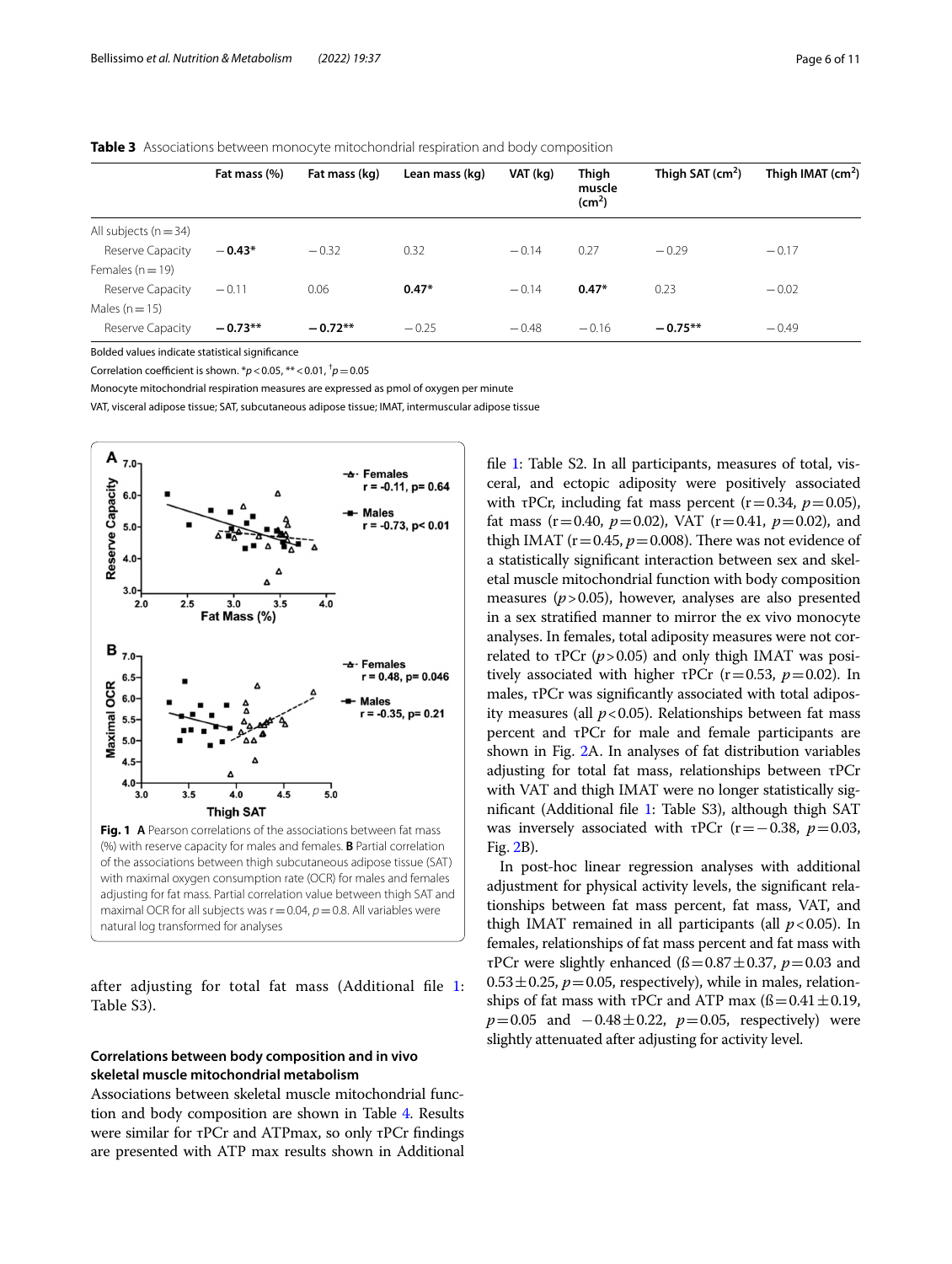#### <span id="page-6-0"></span>**Table 4** Associations between skeletal muscle mitochondrial metabolism and body composition

|                           | Fat mass (%)     | Fat mass (kg) | Lean mass (kg) | VAT (kg) | Thigh<br>muscle<br>(cm <sup>2</sup> ) | Thigh SAT $(cm2)$ | Thigh IMAT $(cm2)$ |
|---------------------------|------------------|---------------|----------------|----------|---------------------------------------|-------------------|--------------------|
| All subjects ( $n = 34$ ) |                  |               |                |          |                                       |                   |                    |
| τPCr                      | $0.34^{\dagger}$ | $0.40*$       | 0.12           | $0.41*$  | 0.04                                  | 0.14              | $0.45***$          |
| Females ( $n = 19$ )      |                  |               |                |          |                                       |                   |                    |
| τPCr                      | 0.44             | 0.38          | $-0.05$        | 0.23     | $-0.01$                               | 0.19              | $0.53*$            |
| Males ( $n = 15$ )        |                  |               |                |          |                                       |                   |                    |
| τPCr                      | $0.58*$          | $0.53*$       | $-0.16$        | 0.45     | $-0.26$                               | 0.49              | 0.33               |

Bolded values indicate statistical signifcance

Correlation coefficient is shown.  $\frac{k}{p}$  < 0.05,  $\frac{k}{p}$  < 0.01,  $\frac{t}{p}$  = 0.05

VAT, visceral adipose tissue; SAT, subcutaneous adipose tissue; IMAT, intermuscular adipose tissue; ATP, adenosine triphosphate; PCr, phosphocreatine



## <span id="page-6-1"></span>**Correlations between ex vivo monocyte mitochondrial metabolism and in vivo skeletal muscle mitochondrial metabolism with clinical measures**

Among comparisons between monocyte and skeletal muscle mitochondrial metabolism with clinical measures, fasting insulin and HOMA-IR were related to a higher  $\tau$ PCr in all participants ( $r=0.35$ ,  $p=0.04$  and  $r=0.34$ ,  $p=0.05$ , respectively). Fasting glucose was not signifcantly associated with any mitochondrial metabolism measures (all  $p > 0.05$ ).

#### **Discussion**

Despite comparable measures of mitochondrial function between males and females, the associations between mitochondrial metabolism parameters and body composition difered by sex, particularly regarding monocyte metabolism and body composition. In females, measures of total adiposity (fat mass and fat mass percent) were not related to mitochondrial functional impairment, but higher lean mass and muscle area were correlated to greater monocyte mitochondrial respiration. Also, more thigh SAT was related to higher monocyte mitochondrial metabolism in females. Conversely, among male participants, higher total body, visceral, and thigh adiposity were strongly related to impaired monocyte and muscle mitochondrial metabolism. Among clinical measures, higher levels of fasting insulin and HOMA-IR were linked to diminished skeletal muscle metabolism.

In sex-stratifed analyses, total adiposity, in males only, was strongly related to impaired monocyte and muscle mitochondrial function. These findings support evidence indicating lower cardiometabolic disease risk in premenopausal females despite higher body fat [[30\]](#page-9-23). Prior research has linked obesity with impaired mitochondrial metabolism [[19,](#page-9-24) [31](#page-9-25)[–33](#page-9-26)], possibly caused by obesity-related factors such as increased infammation, greater oxidant production, changes in mitochondrial dynamics, and/or excessive energy intake [\[10](#page-9-8), [14\]](#page-9-11). Impaired mitochondrial function has important medical implications as it typically precedes onset of metabolic diseases [[34](#page-10-0)]. Use of monocytes as circulating mitochondrial biosensors allows for the assessment of overall mitochondrial health using a relatively non-invasive procedure and provides a unique opportunity to assess the onset and progression of metabolic disease. Here, fndings confrm a relationship between increased total body adiposity and impaired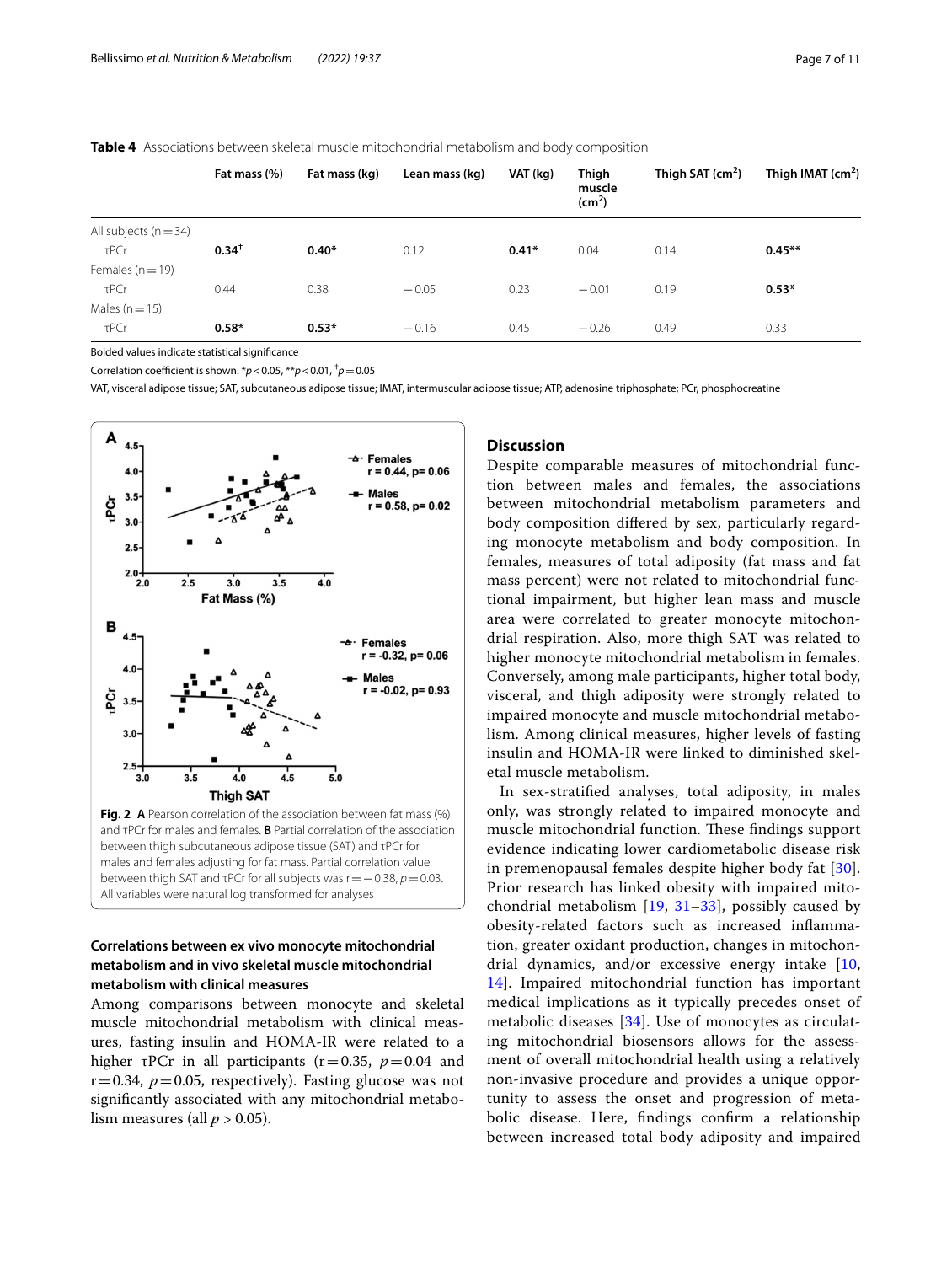mitochondrial function in monocytes and skeletal muscle mitochondrial function, particularly in males. These results suggest increased adiposity may damage monocyte mitochondrial function in males, but females may tolerate greater proportions of fat mass without compromising mitochondrial function.

In addition to total adiposity, VAT and thigh IMAT were associated with reduced skeletal muscle bioenergetics, but these relationships were not independent of total fat mass. Findings regarding IMAT underscore the importance of muscle quality in muscle mitochondrial function. Both VAT and IMAT are recognized as dysfunctional adipose tissue depots that are closely linked to insulin resistance [\[3](#page-9-2), [35\]](#page-10-1), yet limited research has explored the impact of these fat depots on mitochondrial metabolism  $[15, 16]$  $[15, 16]$  $[15, 16]$ . In agreement with findings presented here, non-specifc measures of abdominal adiposity (increased waist circumference) have been associated with decreased muscle mitochondrial metabolism in men, although these fndings were unadjusted for total adiposity [\[16](#page-9-13)]. Diminished muscle mitochondrial oxidative phosphorylation is related to greater insulin resistance and likelihood of prediabetes [\[36](#page-10-2)]. Accordingly, in our study, participants with higher fasting insulin and HOMA-IR levels exhibited lower skeletal muscle mitochondrial capacity, despite lacking a metabolic disease diagnosis. Larger studies are needed to determine if visceral and ectopic fat correlate with reduced systemic and tissue-specifc mitochondrial metabolism.

Lower body fat accumulation, relative to central adiposity, is associated with better metabolic health and lower disease risk [[4\]](#page-9-3). Specifc thigh fat depots may have opposing relationships on metabolic health [\[23,](#page-9-16) [35](#page-10-1)]. Findings here corroborate that concept and demonstrate sex diferences in the associations between thigh fat depots with mitochondrial function. Greater thigh SAT was associated with better mitochondrial function in females, but worse mitochondrial function in males. In line with this, Goss et al*.* reported higher insulin sensitivity related to thigh SAT, independent of total adiposity, in early post-menopausal females [[23\]](#page-9-16). Another pilot study reported diferential, but not statistically signifcant relationships, between thigh SAT and mitochondrial respiration in elderly, sedentary females compared to males [[19\]](#page-9-24). Conversely, a study of women living with HIV found that participants with the highest total and lower body adiposity exhibited lower monocyte reserve capacity, but these results may refect the pathophysiology of HIV or impacts of HIV-therapy, and distinction of specifc thigh fat depots was not available  $[21]$  $[21]$ . In aggregate, data presented herein demonstrate unique relationships between males and females with thigh fat depots and mitochondrial metabolism requiring further investigation.

While gluteal-femoral fat and peripheral fat storage is protective against disease in both sexes, this fat pattern is more common in females [\[4](#page-9-3)]. In women, gluteal-femoral fat tissue expansion primarily occurs through adipocyte hyperplasia, possibly preserving mitochondrial function despite excessive energy intake and/or adiposity [\[37](#page-10-3)]. In contrast, in men, this fat depot expansion occurs through adipocyte hypertrophy, which leads to hypoxia and metabolic dysfunction [[38\]](#page-10-4). Findings herein support data proposing subcutaneous gluteal-femoral fat storage does not correlate to impaired metabolic functions and, therefore, may protect against metabolic disease in healthy, premenopausal females.

Among female participants only, lean mass and muscle area were moderately associated with greater monocyte respiration. Independent of BMI, another report also showed a positive relationship between mitochondrial function and lean mass [[19](#page-9-24)]. In addition to providing structural maintenance, lean mass (predominantly comprised of skeletal muscle) offers important metabolic functions, including energy and protein metabolism [[39](#page-10-5), [40\]](#page-10-6). Higher appendicular lean mass was related to lower lipid levels in females, improved insulin sensitivity in males, and lower fbrinogen concentrations in both sexes [[30\]](#page-9-23). Higher lean mass is also related to greater cardiorespiratory ftness [\[41\]](#page-10-7), which is linked to improved metabolic health, lower disease risk, and better mitochondrial function [[32,](#page-9-27) [42](#page-10-8)]. Conversely, low lean mass and concomitantly decreased muscle strength (i.e., sarcopenia), has detrimental impacts on clinical outcomes and mortality [[39\]](#page-10-5), particularly in women [[43\]](#page-10-9). Treatments promoting the synthesis and maintenance of lean mass may be integral to reverse adverse outcomes of mitochondrial dysfunction [\[39,](#page-10-5) [44](#page-10-10)].

Males and females exhibited similar mitochondrial metabolism parameters but unique relationships with body composition. The mechanisms driving these dissimilar relationships is unclear and requires further investigation. Sex steroids may infuence mitochondrial dynamics [\[45\]](#page-10-11) and modulate fat mass partitioning and function [[4\]](#page-9-3). Estrogen may help protect from VAT and ectopic fat deposition, instead promoting subcutaneous fat storage [[46\]](#page-10-12) while protecting skeletal muscle from damage by reducing infammation and oxidant production [[47](#page-10-13)]. Sex steroids also infuence endocrine function of adipose tissue, which impacts whole body metabolism. For example, while estrogen induces leptin secretion, androgens inhibit leptin secretion [\[4](#page-9-3)]. Diferences may also be attributed to distinctions in lipolytic activity and fuel utilization by sex  $[48]$  $[48]$ . Future research investigating the sex diferences in relationships between body composition and mitochondrial function will help improve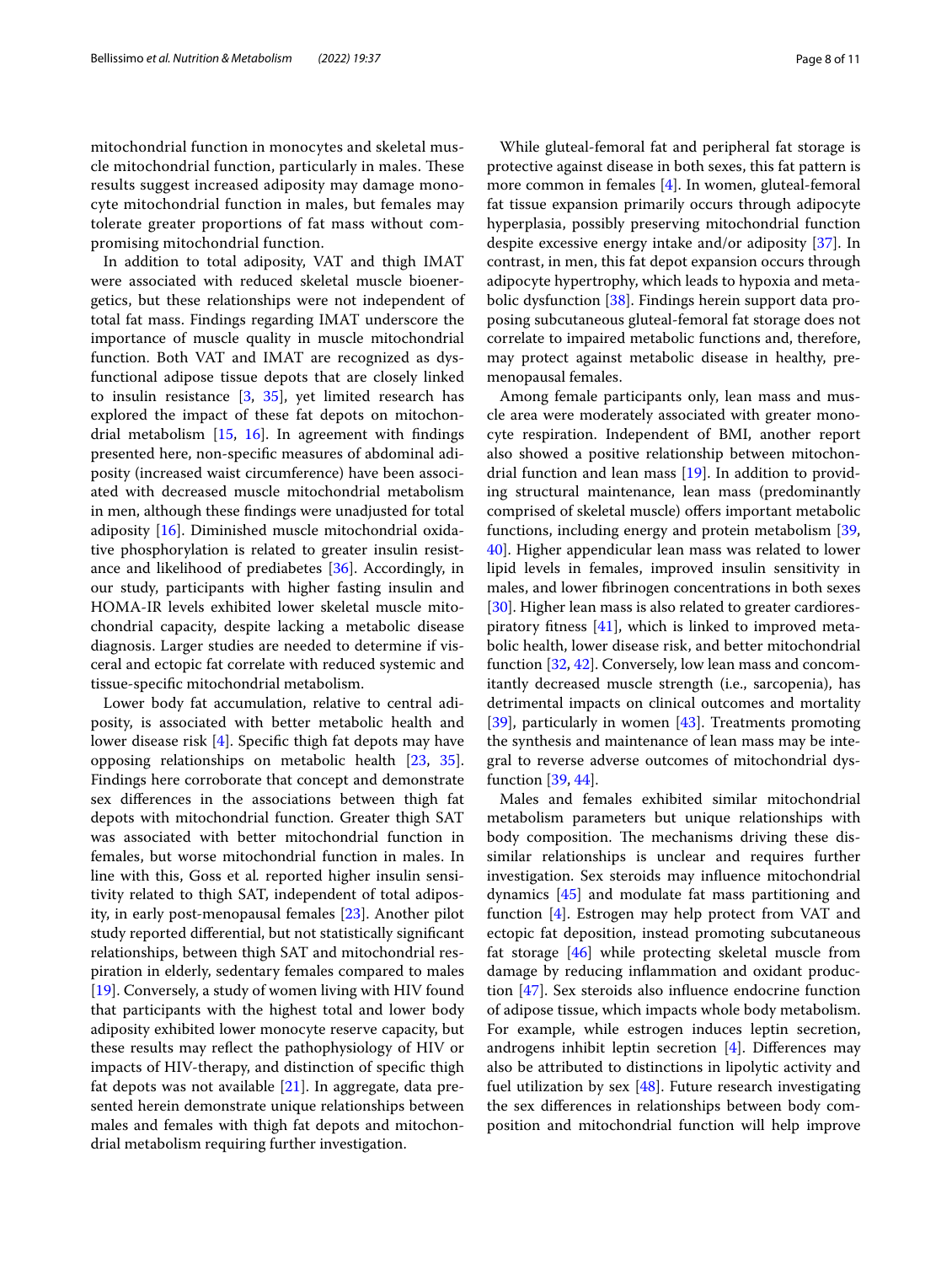understanding of sexual dimorphisms linking metabolic and endocrine functions to disease.

This study has several strengths. Sex-stratified analyses highlight novel relationships and facilitated interpretations that would go undetected without considering sex as a biological variable. Including two measures of tissue-specifc mitochondrial oxidative phosphorylation provided a more robust assessment of mitochondrial metabolism rather than a single measurement. Use of both DXA and MRI enabled gold-standard assessment of total body composition and fat distribution linked to bioenergetics. Standardizing the MRS exercise to each participant's lean mass helped to reduce between-subject variation arising from diferent amounts of muscle mass. Further, to our knowledge, this is the frst study linking DEXA-derived body composition and monocyte bioenergetics in healthy participants, providing additional evidence for the use of circulating cells as a metabolic biosensor and enabling a move away from invasive tissue biopsies. Limitations of this study included the crosssectional design of the study, the small sample size, and generalizability to young adults. This pilot study may have been inadequately powered to detect signifcant differences between multiple groups and account for multiple comparisons and outcomes. While VAT and thigh fat depots were measured, additional ectopic fat depots not assessed, such as hepatic and pancreatic fat, may contribute to metabolic impairments. Finally, physical ftness, which could induce changes in mitochondrial function, was assessed by self-report only. Future longitudinal research in this area should investigate if observed diferences in male and females persist with aging, menopausal status, and with disease onset and progression.

#### **Perspectives and signifcance**

Greater understanding of mechanisms driving sex differences in disease occurrence is needed. This study presents intriguing results wherein diferences were observed in the associations between body composition and mitochondrial function for males and females. Moreover, the results demonstrate tissue-specifc associations between monocyte and skeletal muscle metabolism with body composition and clinical measures. These preliminary fndings may be used to generate hypotheses to test mechanisms that underlie sex diferences in disease occurrence.

## **Conclusions**

The findings of this study demonstrate novel sex-specific diferences in the associations between circulating monocytes and skeletal muscle mitochondrial energy metabolism with adipose tissue, adipose tissue distribution, and lean mass. In males only, measures of adiposity were

inversely related to mitochondrial function. In marked contrast, in females, total adiposity measures were not associated with impaired mitochondrial functions, while measures of lean mass and thigh SAT were signifcantly, positively associated with monocyte mitochondrial respiration. Higher levels of insulin and HOMA-IR were also linked to worse skeletal muscle metabolism. Understanding the mechanisms linking these relationships may inform targeted, sex-specifc interventions to improve mitochondrial energy metabolism and metabolic health. Larger studies are needed to confrm these results.

#### **Abbreviations**

ATPmax: Maximal rate of ATP (adenosine triphosphate) synthesis; BMI: Body mass index; FM: Fat mass; IMAT: Intermuscular adipose tissue; NWO: Normal weight obesity; OCR: Oxygen consumption rate; SAT: Subcutaneous adipose tissue; τPCr: Recovery time constant for phosphocreatine; VAT: Visceral adipose tissue.

#### **Supplementary Information**

The online version contains supplementary material available at [https://doi.](https://doi.org/10.1186/s12986-022-00670-8) [org/10.1186/s12986-022-00670-8](https://doi.org/10.1186/s12986-022-00670-8).

<span id="page-8-0"></span>**Additional fle 1. Supplemental Table 1.** Standard breakfast served prior to in vivo assessment of skeletal muscle mitochondrial function. **Supplemental Table 2.** Pearson correlations between monocyte (maximal OCR) and skeletal muscle (ATP max) mitochondrial respiration and body composition. **Supplemental Table 3.** Partial correlations between monocyte and skeletal muscle mitochondrial metabolism and body composition.

#### **Acknowledgements**

We would like to extend our appreciation to the staff of the Clinical Research Network at Emory University Hospital and Emory University School of Medicine's

Center for Systems Imaging Core.

#### **Author contributions**

Conceptualization: MPB, TRZ, and JAA; Methodology: MPB, CCF, DAR, MRS, JK, RT, GDW, DPJ, TRZ, and JAA. Software programming: MPB, DAR, CCF, and JAA. Formal analysis and investigation: MPB, AMG, and JAA. Data Curation: MPB, LH, PHT, CCF, DAR, BHC, and JAA. Writing—Original Draft: MPB. Writing—Review & Editing: MPB, AMG, DAR, CCF, TRZ, and JAA. All authors read and approved the final manuscript.

#### **Funding**

This work was supported by the National Center for Advancing Translational Sciences of the National Institutes of Health (NIH) under award number UL1TR002378. Additional support included NIH K01 DK102851 (JAA), R03 DK117246 (JAA), K24 DK096574 (TRZ), P30 ES019776 (Health and Exposome Research Center at Emory; DPJ, TRZ), T32 CA093423 (MPB), U54 AG062334 (Emory SCORE), P60DK079626 (UAB Diabetes Research and Training Center), and P30 DK056336 (UAB Nutrition Obesity Research Center) from the National Institute of Diabetes and Digestive and Kidney Diseases (AMG).

#### **Availability of data and materials**

Data is available upon request and at the discretion of the senior author.

#### **Declarations**

#### **Ethics approval and consent to participate**

This study was approved by the Emory Institutional Review Board.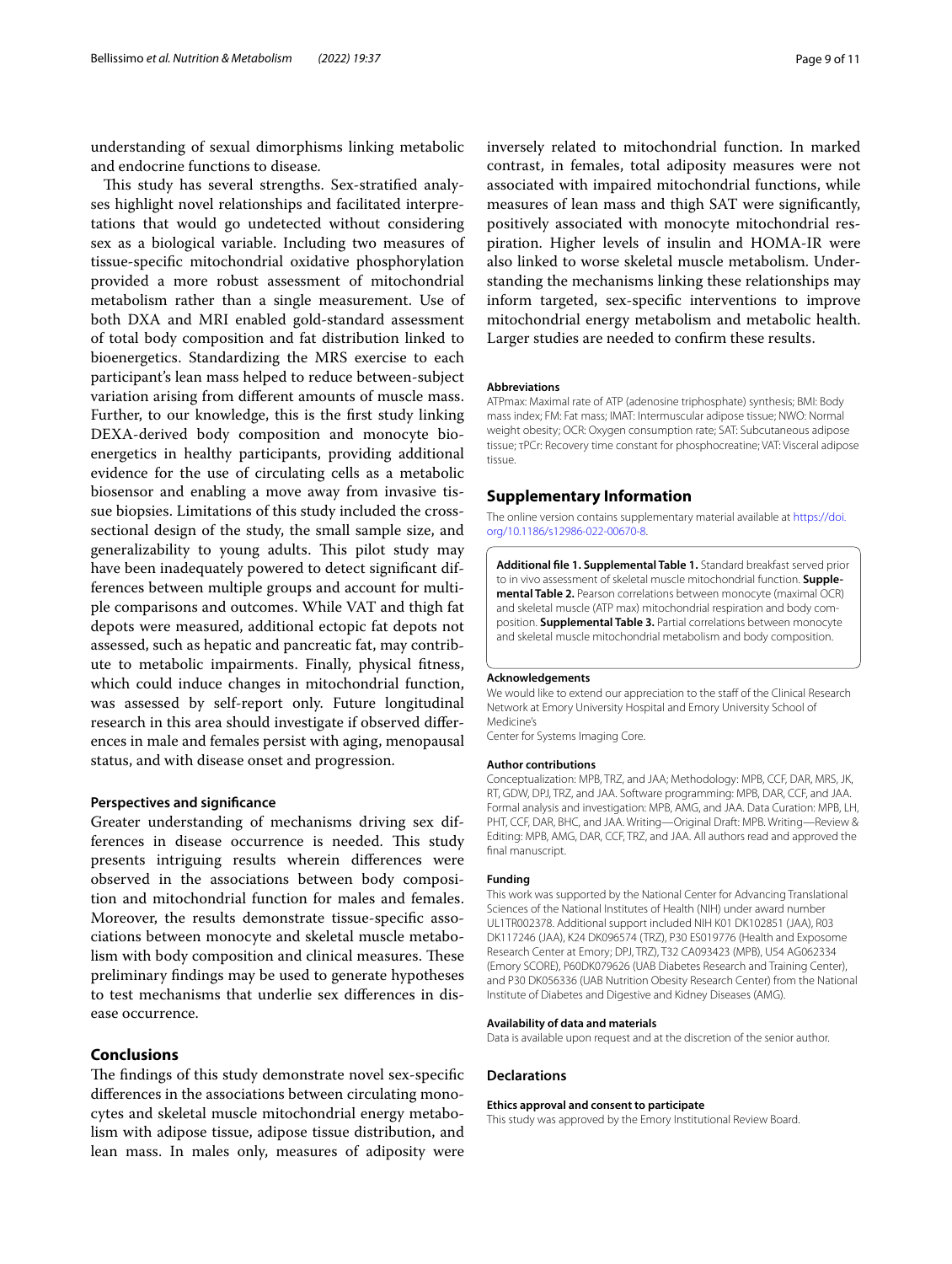#### **Consent for publication**

Not applicable.

#### **Competing interests**

The authors declare that they have no competing interests.

#### **Author details**

<sup>1</sup> Pauley Heart Center, Division of Cardiology, Department of Internal Medicine, Virginia Commonwealth University School of Medicine, Richmond, USA. 2 <sup>2</sup> Division of Endocrinology, Metabolism and Lipids, Department of Medicine, Emory University School of Medicine, Atlanta, GA, USA. <sup>3</sup>Emory Center for Clinical and Molecular Nutrition, Emory University, 101 Woodruff Circle NE, WMRB 1313, Atlanta, GA 30322, USA. <sup>4</sup>Department of Radiology and Imaging Sciences, Emory University School of Medicine, Atlanta, GA, USA. <sup>5</sup>Department of Biomedical Engineering, Georgia Institute of Technology and Emory University, Atlanta, GA, USA. <sup>6</sup> Department of Orthopedics, Emory University School of Medicine, Atlanta, GA, USA. <sup>7</sup> Department of Nutrition Sciences, School of Health Professionals, University of Alabama at Birmingham, Birmingham, AL, USA. <sup>8</sup>Center for Systems Imaging Core, Emory University School of Medicine, Atlanta, GA, USA. <sup>9</sup> Division of Pulmonary, Allergy, Critical Care and Sleep Medicine, Department of Medicine, Emory University School of Medicine, Atlanta, GA, USA. <sup>10</sup>Department of Microbiology and Immunology, Emory University School of Medicine, Atlanta, GA, USA. <sup>11</sup> Division of Pulmonology, Allergy/ Immunology, Cystic Fibrosis and Sleep/Apnea, Department of Pediatrics, Emory University School of Medicine, Atlanta, GA, USA. 12Translational Medicine, The Hospital for Sick Children, Toronto, Canada. 13Atlanta Department of Veterans Afairs Medical Center, Decatur, GA, USA.

#### Received: 6 December 2021 Accepted: 9 May 2022 Published online: 21 May 2022

#### **References**

- <span id="page-9-0"></span>Heymsfield SB, Wadden TA. Mechanisms, Pathophysiology, and Management of Obesity. N Engl J Med. 2017;376(3):254–66.
- <span id="page-9-1"></span>2. Okorodudu DO, Jumean MF, Montori VM, Romero-Corral A, Somers VK, Erwin PJ, et al. Diagnostic performance of body mass index to identify obesity as defned by body adiposity: a systematic review and metaanalysis. Int J Obesity (2005). 2010;34(5):791–9.
- <span id="page-9-2"></span>3. Neeland IJ, Ross R, Despres JP, Matsuzawa Y, Yamashita S, Shai I, et al. Visceral and ectopic fat, atherosclerosis, and cardiometabolic disease: a position statement. Lancet Diabetes Endocrinol. 2019;7(9):715–25.
- <span id="page-9-3"></span>4. Karastergiou K, Smith SR, Greenberg AS, Fried SK. Sex diferences in human adipose tissues—the biology of pear shape. Biol Sex Difer. 2012;3(1):13.
- <span id="page-9-4"></span>5. Ventura-Clapier R, Moulin M, Piquereau J, Lemaire C, Mericskay M, Veksler V, et al. Mitochondria: a central target for sex diferences in pathologies. Clin Sci (London, England:1979). 2017;131(9):803–22.
- <span id="page-9-5"></span>6. Regitz-Zagrosek V, Oertelt-Prigione S, Prescott E, Franconi F, Gerdts E, Foryst-Ludwig A, et al. Gender in cardiovascular diseases: impact on clinical manifestations, management, and outcomes. Eur Heart J. 2016;37(1):24–34.
- <span id="page-9-6"></span>7. Nasrallah CM, Horvath TL. Mitochondrial dynamics in the central regulation of metabolism. Nat Rev Endocrinol. 2014;10(11):650–8.
- 8. Willems PH, Rossignol R, Dieteren CE, Murphy MP, Koopman WJ. Redox homeostasis and mitochondrial dynamics. Cell Metab. 2015;22(2):207–18.
- <span id="page-9-7"></span>9. Bajpeyi S, Pasarica M, Moro C, Conley K, Jubrias S, Sereda O, et al. Skeletal muscle mitochondrial capacity and insulin resistance in type 2 diabetes. J Clin Endocrinol Metab. 2011;96(4):1160–8.
- <span id="page-9-8"></span>10. De Mello AH, Costa AB, Engel JDG, Rezin GT. Mitochondrial dysfunction in obesity. Life Sci. 2018;192:26–32.
- <span id="page-9-9"></span>11. Tyrrell DJ, Bharadwaj MS, Jorgensen MJ, Register TC, Molina AJ. Blood cell respirometry is associated with skeletal and cardiac muscle bioenergetics: implications for a minimally invasive biomarker of mitochondrial health. Redox Biol. 2016;10:65–77.
- 12. Liu Y, Gu Y, Yu X. Assessing tissue metabolism by phosphorous-31 magnetic resonance spectroscopy and imaging: a methodology review. Quant Imaging Med Surg. 2017;7(6):707–26.
- <span id="page-9-10"></span>13. Ferrick DA, Neilson A, Beeson C. Advances in measuring cellular bioenergetics using extracellular fux. Drug Discovery Today. 2008;13(5–6):268–74.
- <span id="page-9-11"></span>14. Bournat JC, Brown CW. Mitochondrial dysfunction in obesity. Curr Opin Endocrinol Diabetes Obes. 2010;17(5):446–52.
- <span id="page-9-12"></span>15. Lynam-Lennon N, Connaughton R, Carr E, Mongan AM, O'Farrell NJ, Porter RK, et al. Excess visceral adiposity induces alterations in mitochondrial function and energy metabolism in esophageal adenocarcinoma. BMC Cancer. 2014;14:907.
- <span id="page-9-13"></span>16. Chanseaume E, Barquissau V, Salles J, Aucouturier J, Patrac V, Giraudet C, et al. Muscle mitochondrial oxidative phosphorylation activity, but not content, is altered with abdominal obesity in sedentary men: synergism with changes in insulin sensitivity. J Clin Endocrinol Metab. 2010;95(6):2948–56.
- 17. O'Brien LC, Wade RC, Segal L, Chen Q, Savas J, Lesnefsky EJ, et al. Mitochondrial mass and activity as a function of body composition in individuals with spinal cord injury. Physiol Rep. 2017;5(3):e13080.
- 18. Lalia AZ, Dasari S, Johnson ML, Robinson MM, Konopka AR, Distelmaier K, et al. Predictors of whole-body insulin sensitivity across ages and adiposity in adult humans. J Clin Endocrinol Metab. 2016;101(2):626–34.
- <span id="page-9-24"></span>19. Bharadwaj MS, Tyrrell DJ, Leng I, Demons JL, Lyles MF, Carr JJ, et al. Relationships between mitochondrial content and bioenergetics with obesity, body composition and fat distribution in healthy older adults. BMC obesity. 2015;2:40.
- 20. Johannsen DL, Conley KE, Bajpeyi S, Punyanitya M, Gallagher D, Zhang Z, et al. Ectopic lipid accumulation and reduced glucose tolerance in elderly adults are accompanied by altered skeletal muscle mitochondrial activity. J Clin Endocrinol Metab. 2012;97(1):242–50.
- <span id="page-9-14"></span>21. Willig AL, Kramer PA, Chacko BK, Darley-Usmar VM, Heath SL, Overton ET. Monocyte bioenergetic function is associated with body composition in virologically suppressed HIV-infected women. Redox Biol. 2017;12:648–56.
- <span id="page-9-15"></span>22. Chacko BK, Smith MR, Johnson MS, Benavides G, Culp ML, Pilli J, et al. Mitochondria in precision medicine; linking bioenergetics and metabolomics in platelets. Redox Biol. 2019;22:101165.
- <span id="page-9-16"></span>23. Goss AM, Gower BA. Insulin sensitivity is associated with thigh adipose tissue distribution in healthy postmenopausal women. Metab Clin Exp. 2012;61(12):1817–23.
- <span id="page-9-17"></span>24. Stefan DDCF, Andrasescu A, Popa E, Lazariev A, Vescovo E, Strbak O, Williams S, Starcuk Z, Cabanas M, van Ormondt D, Graveron-Demilly D. Quantitation of magnetic resonance spectroscopy signals: the jMRUI software package. Meas Sci Technol. 2009;20(104035):1–9.
- <span id="page-9-18"></span>25. Vanhamme L, van den Boogaart A, Van Hufel S. Improved method for accurate and efficient quantification of MRS data with use of prior knowledge. J Magn Resonance (San Diego, Calif:1997). 1997;129(1):35–43.
- <span id="page-9-19"></span>26. Blei ML, Conley KE, Kushmerick MJ. Separate measures of ATP utilization and recovery in human skeletal muscle. J Physiol. 1993;465:203–22.
- <span id="page-9-20"></span>27. McCully KK, Fielding RA, Evans WJ, Leigh JS Jr, Posner JD. Relationships between in vivo and in vitro measurements of metabolism in young and old human calf muscles. J Appl Physiol (Bethesda, Md:1985). 1993;75(2):813–9.
- <span id="page-9-21"></span>28. Bellissimo MP, Cai Q, Ziegler TR, Liu KH, Tran PH, Vos MB, et al. Plasma high-resolution metabolomics diferentiates adults with normal weight obesity from lean individuals. Obesity (Silver Spring, Md). 2019;27(11):1729–37.
- <span id="page-9-22"></span>29. Group TI. Guidelines for Data Processing and Analysis of the International Physical Activity Questionnaire. 2005. <http://www.ipaq.ki.se>.
- <span id="page-9-23"></span>30. Schorr M, Dichtel LE, Gerweck AV, Valera RD, Torriani M, Miller KK, et al. Sex diferences in body composition and association with cardiometabolic risk. Biol Sex Difer. 2018;9(1):28.
- <span id="page-9-25"></span>31. Tyrrell DJ, Bharadwaj MS, Van Horn CG, Marsh AP, Nicklas BJ, Molina AJ. Blood-cell bioenergetics are associated with physical function and infammation in overweight/obese older adults. Exp Gerontol. 2015;70:84–91.
- <span id="page-9-27"></span>32. Larson-Meyer DE, Newcomer BR, Hunter GR, McLean JE, Hetherington HP, Weinsier RL. Efect of weight reduction, obesity predisposition, and aerobic ftness on skeletal muscle mitochondrial function. Am J Physiol Endocrinol Metab. 2000;278(1):E153–61.
- <span id="page-9-26"></span>33. Bakkman L, Fernstrom M, Loogna P, Rooyackers O, Brandt L, Lagerros YT. Reduced respiratory capacity in muscle mitochondria of obese subjects. Obes Facts. 2010;3(6):371–5.